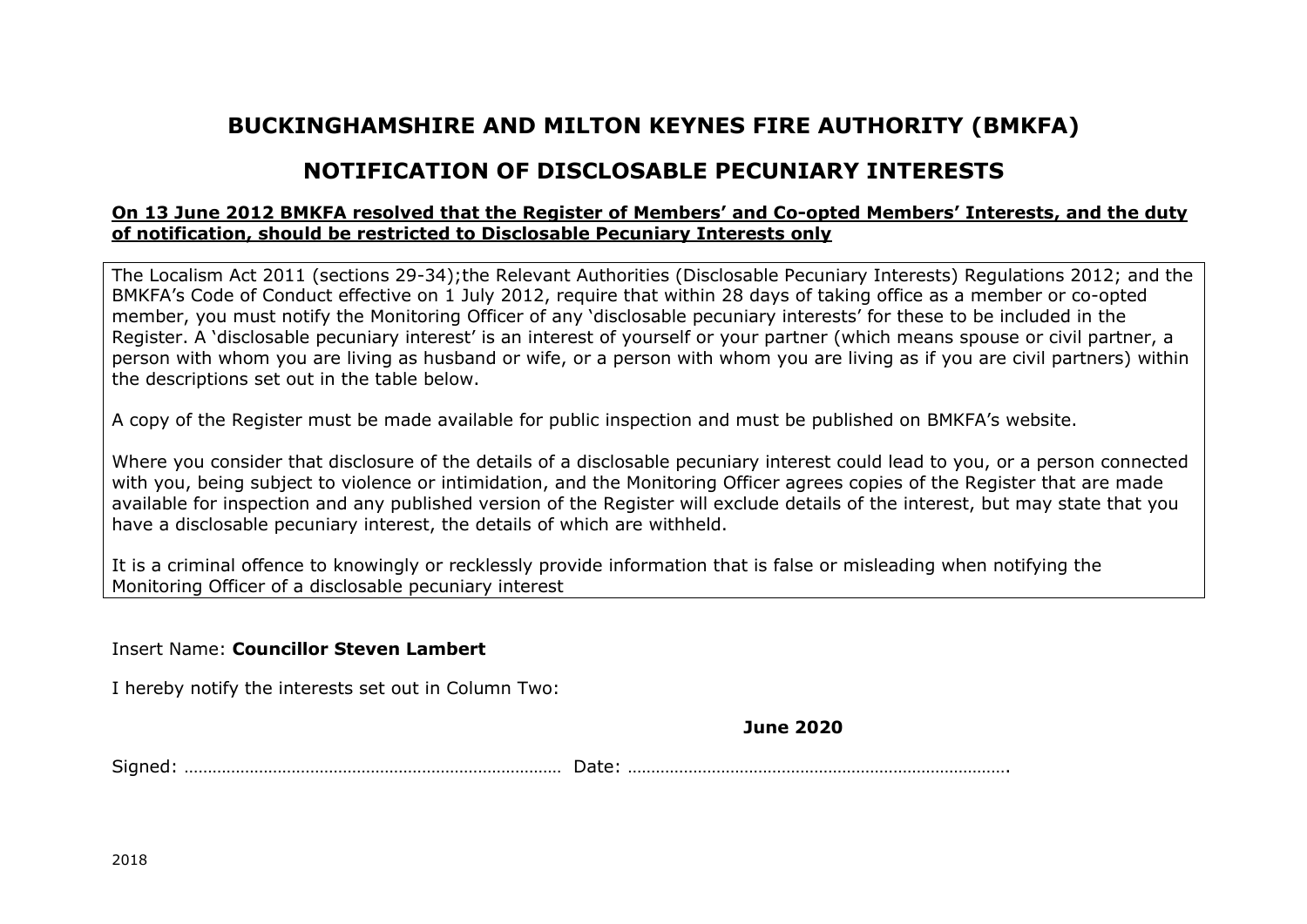| <b>Column One</b>                                                                                                                                           |  | <b>Column Two</b>                                                                                                                                                                                                                                                                                                                                                                                                                                                                                                                                                                                                                                                                                                                                                                                                                                                                                                                                                                                                                                                                                                                                                                                                                                                                                                                      |  | [Notes]                                                                                                                                                                                                 |  |
|-------------------------------------------------------------------------------------------------------------------------------------------------------------|--|----------------------------------------------------------------------------------------------------------------------------------------------------------------------------------------------------------------------------------------------------------------------------------------------------------------------------------------------------------------------------------------------------------------------------------------------------------------------------------------------------------------------------------------------------------------------------------------------------------------------------------------------------------------------------------------------------------------------------------------------------------------------------------------------------------------------------------------------------------------------------------------------------------------------------------------------------------------------------------------------------------------------------------------------------------------------------------------------------------------------------------------------------------------------------------------------------------------------------------------------------------------------------------------------------------------------------------------|--|---------------------------------------------------------------------------------------------------------------------------------------------------------------------------------------------------------|--|
|                                                                                                                                                             |  |                                                                                                                                                                                                                                                                                                                                                                                                                                                                                                                                                                                                                                                                                                                                                                                                                                                                                                                                                                                                                                                                                                                                                                                                                                                                                                                                        |  | There is no requirement for you to<br>differentiate your disclosable<br>pecuniary interests between those<br>which relate to you personally and<br>those that relate to your spouse or<br>civil partner |  |
| <b>Category of Interest</b>                                                                                                                                 |  | <b>Member's Interests</b>                                                                                                                                                                                                                                                                                                                                                                                                                                                                                                                                                                                                                                                                                                                                                                                                                                                                                                                                                                                                                                                                                                                                                                                                                                                                                                              |  |                                                                                                                                                                                                         |  |
| 1.<br>Any employment, office, trade, profession<br>or vocation carried on for profit or gain<br>[i.e undertaken by you, or your spouse or<br>civil partner] |  | Member of Aylesbury Vale District Council: The Gateway, Gatehouse Road.<br>$\bullet$<br>Aylesbury, Bucks, HP19 8FF<br>Member of Buckinghamshire County Council: County Hall, Walton Street, Aylesbury,<br>Bucks, HP20 1UA<br>Member of Coldharbour Parish Council: Hampden Square, Aylesbury HP19 7HT<br>$\bullet$<br>Member Trustee for Youth Concern Aylesbury: Uptown Coffee Bar Whitehill Lane,<br>$\bullet$<br>Aylesbury HP19 8FL<br>Board Member of Vale of Aylesbury Housing Trust : Fairfax House, 69 Buckingham<br>Street, Aylesbury, Bucks HP20 2NJ<br>Board Director of Fairfax Design And Build Ltd: Fairfax House, 69 Buckingham<br>$\bullet$<br>Street, Aylesbury, Bucks, HP20 2NJ<br>Board Director Fairfax Housing Ltd: Fairfax House, 69 Buckingham Street,<br>$\bullet$<br>Aylesbury, Bucks HP20 2NJ<br>Member of Southcourt Walton Court Community Project: Town Hall 5 Church<br>Street Aylesbury Bucks HP20 2QP<br>Member and Secretary of Hartwell Residents Association: 8 Firecrest Way<br>Aylesbury, Bucks, HP19 7HD (association in abeyance)<br>Local Government Association Peer Assessor: Local Government Association 18<br>$\bullet$<br>Smith Square, Westminster, London SW1P 3HZ<br>Member of County Council Network : Local Government Association, 18 Smith<br>Square, Westminster, London SW1P 3HZ |  |                                                                                                                                                                                                         |  |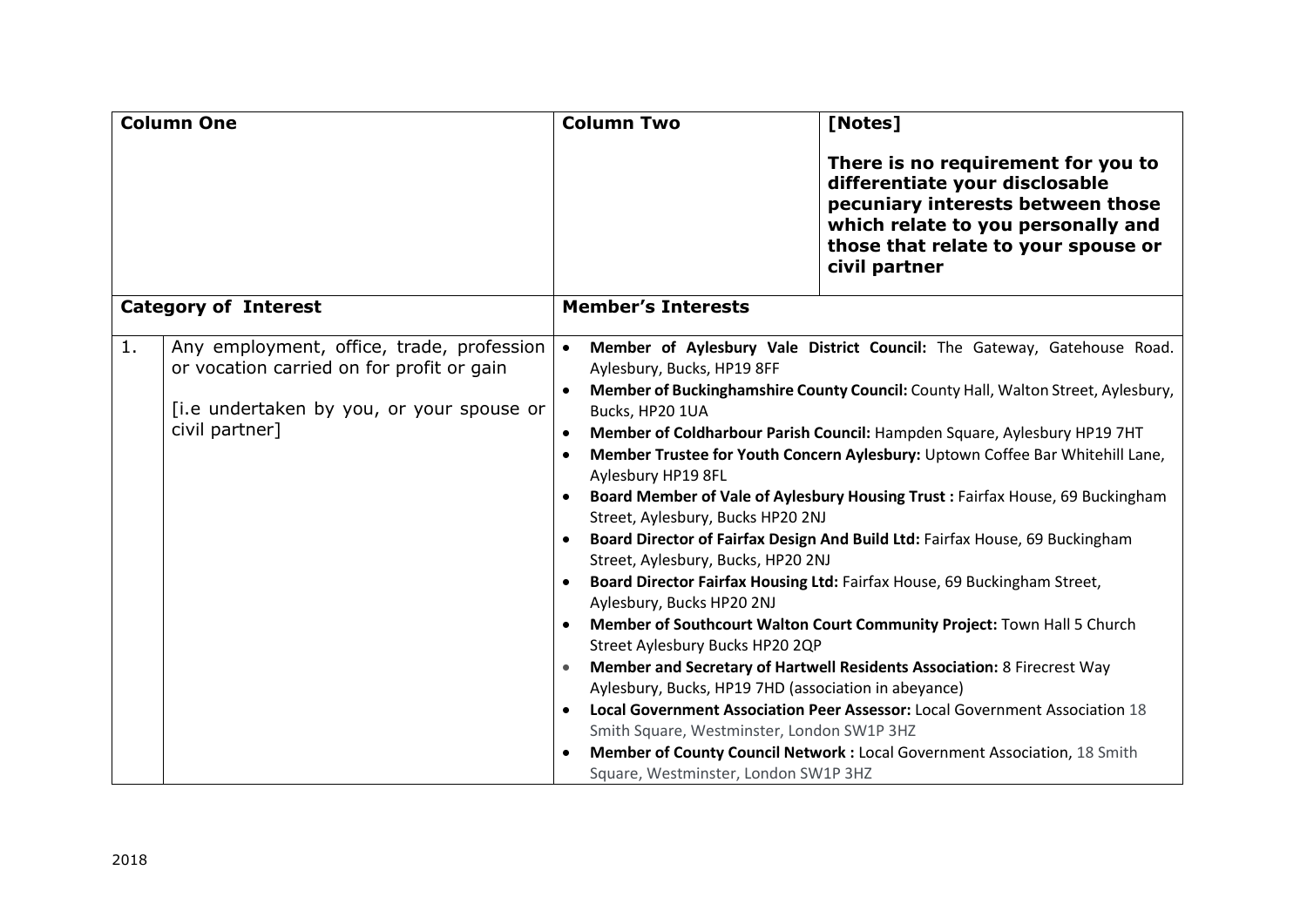| 2.                                            | Any payment or provision of any other $\cdot$<br>financial benefit (other than from BMKFA)                                                                                                                                                                              | $\bullet$<br>$\bullet$<br>$\bullet$<br>$\bullet$<br>$\bullet$<br>$\bullet$<br>$\bullet$ | Independent Equality Assessor H.M Aylesbury Young Offenders Institute Bierton<br>Road, Aylesbury, Buckinghamshire HP20 1EH<br>Member of The Liberal Democrat political party: 8-10 Great George Street,<br>London, SW1P 3AE<br>Regional Candidates Chair and Executive Member South Central Liberal<br>Democrats: 77 Oakwood Drive, Bletchley MK2 2JG<br>Member of Liberal Democrat Parliamentary Candidates Association: 8-10 Great<br>George Street, London, SW1P 3AE<br>Vice Chairman of Association of Liberal Democrat Councillors & Campaigners: 23<br>New Mount Street, Manchester, M4 4DE<br>Advisory Board member for: HealtTEc Thames Valley Buckinghamshire College<br>Group, Aylesbury Campus, Oxford Road, Aylesbury, HP21 8PD<br>Member of Buckinghamshire and Milton Keynes Fire Authority, Lead member for<br>People Equalities, Diversity & Assurance: Brigade HQ, Stocklake, Aylesbury, Bucks,<br><b>HP20 1BD</b><br>Member of the Fire Services Management Committee of the Local Government<br>Association: Smith Square, London, SW1P 3HZ<br>Election expenses: Aylesbury Liberal Democrats Political Party. Reform House, 6<br>Castle Street, Aylesbury, Bucks HP20 2RE<br><b>Member scheme allowances:</b> |
|-----------------------------------------------|-------------------------------------------------------------------------------------------------------------------------------------------------------------------------------------------------------------------------------------------------------------------------|-----------------------------------------------------------------------------------------|-----------------------------------------------------------------------------------------------------------------------------------------------------------------------------------------------------------------------------------------------------------------------------------------------------------------------------------------------------------------------------------------------------------------------------------------------------------------------------------------------------------------------------------------------------------------------------------------------------------------------------------------------------------------------------------------------------------------------------------------------------------------------------------------------------------------------------------------------------------------------------------------------------------------------------------------------------------------------------------------------------------------------------------------------------------------------------------------------------------------------------------------------------------------------------------------------------------------------------------|
|                                               |                                                                                                                                                                                                                                                                         |                                                                                         |                                                                                                                                                                                                                                                                                                                                                                                                                                                                                                                                                                                                                                                                                                                                                                                                                                                                                                                                                                                                                                                                                                                                                                                                                                   |
|                                               |                                                                                                                                                                                                                                                                         |                                                                                         |                                                                                                                                                                                                                                                                                                                                                                                                                                                                                                                                                                                                                                                                                                                                                                                                                                                                                                                                                                                                                                                                                                                                                                                                                                   |
|                                               |                                                                                                                                                                                                                                                                         |                                                                                         |                                                                                                                                                                                                                                                                                                                                                                                                                                                                                                                                                                                                                                                                                                                                                                                                                                                                                                                                                                                                                                                                                                                                                                                                                                   |
|                                               |                                                                                                                                                                                                                                                                         |                                                                                         |                                                                                                                                                                                                                                                                                                                                                                                                                                                                                                                                                                                                                                                                                                                                                                                                                                                                                                                                                                                                                                                                                                                                                                                                                                   |
|                                               |                                                                                                                                                                                                                                                                         |                                                                                         |                                                                                                                                                                                                                                                                                                                                                                                                                                                                                                                                                                                                                                                                                                                                                                                                                                                                                                                                                                                                                                                                                                                                                                                                                                   |
|                                               |                                                                                                                                                                                                                                                                         |                                                                                         |                                                                                                                                                                                                                                                                                                                                                                                                                                                                                                                                                                                                                                                                                                                                                                                                                                                                                                                                                                                                                                                                                                                                                                                                                                   |
|                                               |                                                                                                                                                                                                                                                                         |                                                                                         |                                                                                                                                                                                                                                                                                                                                                                                                                                                                                                                                                                                                                                                                                                                                                                                                                                                                                                                                                                                                                                                                                                                                                                                                                                   |
|                                               |                                                                                                                                                                                                                                                                         |                                                                                         |                                                                                                                                                                                                                                                                                                                                                                                                                                                                                                                                                                                                                                                                                                                                                                                                                                                                                                                                                                                                                                                                                                                                                                                                                                   |
|                                               | made or provided within the twelve months                                                                                                                                                                                                                               |                                                                                         |                                                                                                                                                                                                                                                                                                                                                                                                                                                                                                                                                                                                                                                                                                                                                                                                                                                                                                                                                                                                                                                                                                                                                                                                                                   |
| preceding this notification in respect of any |                                                                                                                                                                                                                                                                         |                                                                                         | Member of Aylesbury Vale District Council: The Gateway, Gatehouse Road.                                                                                                                                                                                                                                                                                                                                                                                                                                                                                                                                                                                                                                                                                                                                                                                                                                                                                                                                                                                                                                                                                                                                                           |
|                                               | expenses incurred by you in carrying out<br>duties as a member, or towards your<br>election expenses.<br>This includes any payment or financial<br>benefit from a trade union within the<br>meaning of the Trade Union and Labour<br>Relations (Consolidation) Act 1992 |                                                                                         | Aylesbury, Bucks, HP19 8FF                                                                                                                                                                                                                                                                                                                                                                                                                                                                                                                                                                                                                                                                                                                                                                                                                                                                                                                                                                                                                                                                                                                                                                                                        |
|                                               |                                                                                                                                                                                                                                                                         |                                                                                         | Member of Buckinghamshire County Council: County Hall, Walton Street, Aylesbury,                                                                                                                                                                                                                                                                                                                                                                                                                                                                                                                                                                                                                                                                                                                                                                                                                                                                                                                                                                                                                                                                                                                                                  |
|                                               |                                                                                                                                                                                                                                                                         |                                                                                         | Bucks, HP20 1UA                                                                                                                                                                                                                                                                                                                                                                                                                                                                                                                                                                                                                                                                                                                                                                                                                                                                                                                                                                                                                                                                                                                                                                                                                   |
|                                               |                                                                                                                                                                                                                                                                         | $\bullet$                                                                               | Member of Coldharbour Parish Council: Hampden Square, Aylesbury HP19 7HT                                                                                                                                                                                                                                                                                                                                                                                                                                                                                                                                                                                                                                                                                                                                                                                                                                                                                                                                                                                                                                                                                                                                                          |
|                                               |                                                                                                                                                                                                                                                                         |                                                                                         | Board Member of Vale of Aylesbury Housing Trust Fairfax House, 69 Buckingham                                                                                                                                                                                                                                                                                                                                                                                                                                                                                                                                                                                                                                                                                                                                                                                                                                                                                                                                                                                                                                                                                                                                                      |
|                                               |                                                                                                                                                                                                                                                                         |                                                                                         | Street, Aylesbury, Bucks HP20 2NJ                                                                                                                                                                                                                                                                                                                                                                                                                                                                                                                                                                                                                                                                                                                                                                                                                                                                                                                                                                                                                                                                                                                                                                                                 |
|                                               |                                                                                                                                                                                                                                                                         | $\bullet$                                                                               | Local Authority Peer Assessor: Local Government Association, 18 Smith Square,                                                                                                                                                                                                                                                                                                                                                                                                                                                                                                                                                                                                                                                                                                                                                                                                                                                                                                                                                                                                                                                                                                                                                     |
|                                               |                                                                                                                                                                                                                                                                         |                                                                                         | Westminster, London SW1P 3HZ                                                                                                                                                                                                                                                                                                                                                                                                                                                                                                                                                                                                                                                                                                                                                                                                                                                                                                                                                                                                                                                                                                                                                                                                      |
|                                               |                                                                                                                                                                                                                                                                         | $\bullet$                                                                               | Member of County Council Network : Local Government Association, 18 Smith                                                                                                                                                                                                                                                                                                                                                                                                                                                                                                                                                                                                                                                                                                                                                                                                                                                                                                                                                                                                                                                                                                                                                         |
|                                               |                                                                                                                                                                                                                                                                         |                                                                                         | Square, Westminster, London SW1P 3HZ                                                                                                                                                                                                                                                                                                                                                                                                                                                                                                                                                                                                                                                                                                                                                                                                                                                                                                                                                                                                                                                                                                                                                                                              |
|                                               |                                                                                                                                                                                                                                                                         |                                                                                         |                                                                                                                                                                                                                                                                                                                                                                                                                                                                                                                                                                                                                                                                                                                                                                                                                                                                                                                                                                                                                                                                                                                                                                                                                                   |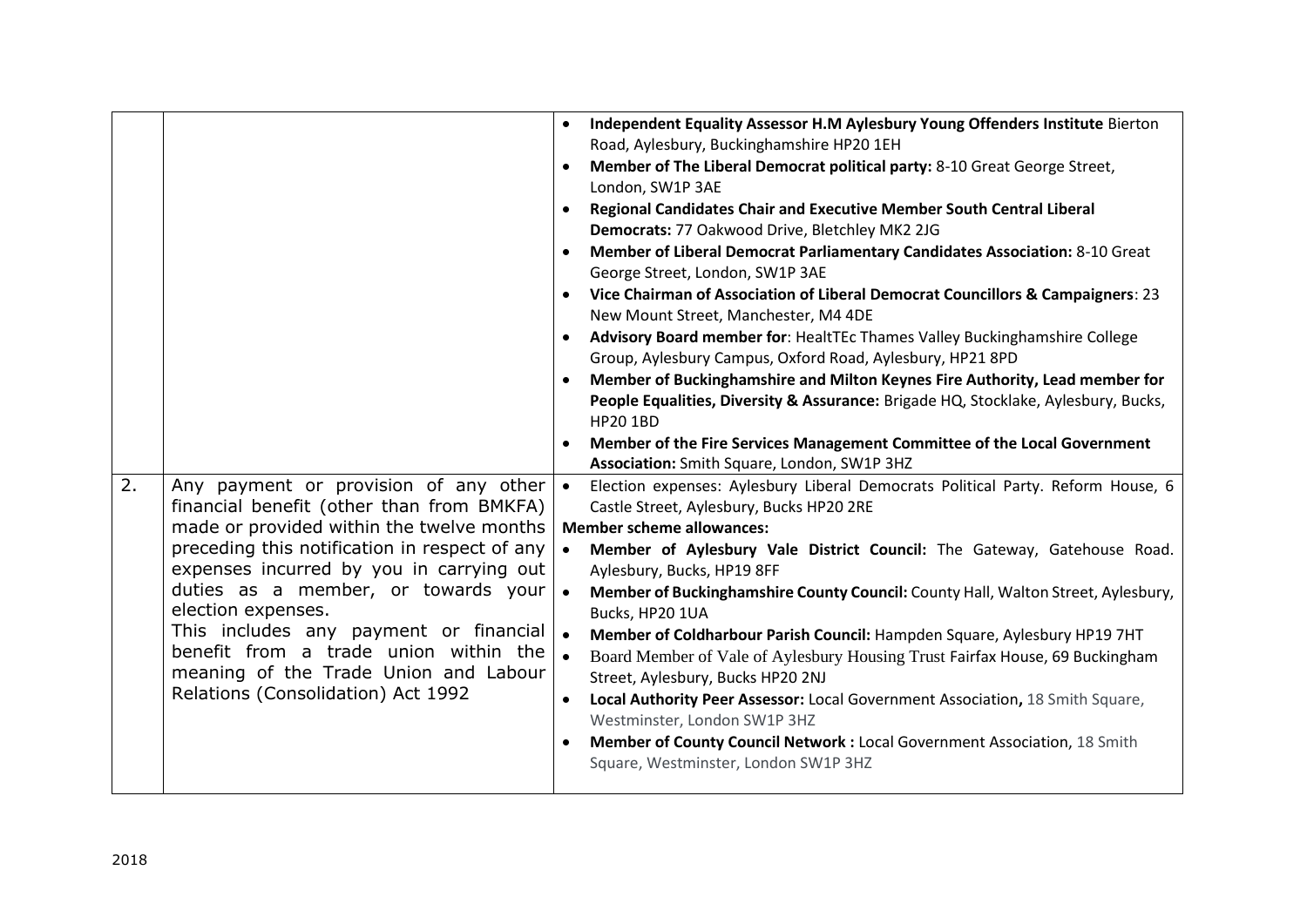| $\overline{3}$ . | Any contract which is made between you,<br>or your spouse or your civil partner* (or a<br>body in which you, or your spouse or your<br>civil partner, has a beneficial interest **)<br>and BMKFA-<br>(a) under which goods or services are to<br>be provided or works are to be executed;<br>and<br>(b) which has not been fully discharged. | None.                                                                              | * "spouse or civil partner" means a<br>person with whom you are living as<br>husband or wife, or a person with whom<br>you are living as if you are civil partners<br>**"body in which you, or your spouse or<br>your civil partner has a beneficial<br>interest" means a firm in which you, or<br>your spouse or your civil partner is a<br>partner or a body corporate of which<br>you, or your spouse or your civil partner<br>is a director (or a member of the<br>committee of management of an<br>industrial and provident society), or in<br>the securities of which you, or your<br>spouse or your civil partner has a<br>beneficial interest |
|------------------|----------------------------------------------------------------------------------------------------------------------------------------------------------------------------------------------------------------------------------------------------------------------------------------------------------------------------------------------|------------------------------------------------------------------------------------|-------------------------------------------------------------------------------------------------------------------------------------------------------------------------------------------------------------------------------------------------------------------------------------------------------------------------------------------------------------------------------------------------------------------------------------------------------------------------------------------------------------------------------------------------------------------------------------------------------------------------------------------------------|
| 4.               | Any beneficial interest in land *** which is<br>within the areas of Buckinghamshire and<br>Milton Keynes<br>[i.e of you, or of your spouse or your civil<br>partner,]                                                                                                                                                                        | My family home:<br>8 Firecrest Way<br>Aylesbury<br><b>Bucks</b><br><b>HP19 7HD</b> | ***"land"<br>excludes<br>an<br>easement,<br>servitude, interest or right in or over<br>land which does not carry with it a right<br>for you, or your spouse or your civil<br>partner (alone or jointly with another) to<br>occupy the land or to receive income                                                                                                                                                                                                                                                                                                                                                                                       |
| 5.               | Any licence (alone or jointly with others) to<br>occupy land in the areas of<br>Buckinghamshire and Milton Keynes for a<br>month or longer                                                                                                                                                                                                   | My family home: 8 Firecrest Way, Aylesbury, Bucks, HP19 7HD<br>$\bullet$<br>apply: | Membership or role with various organisations listed below to which an interest may                                                                                                                                                                                                                                                                                                                                                                                                                                                                                                                                                                   |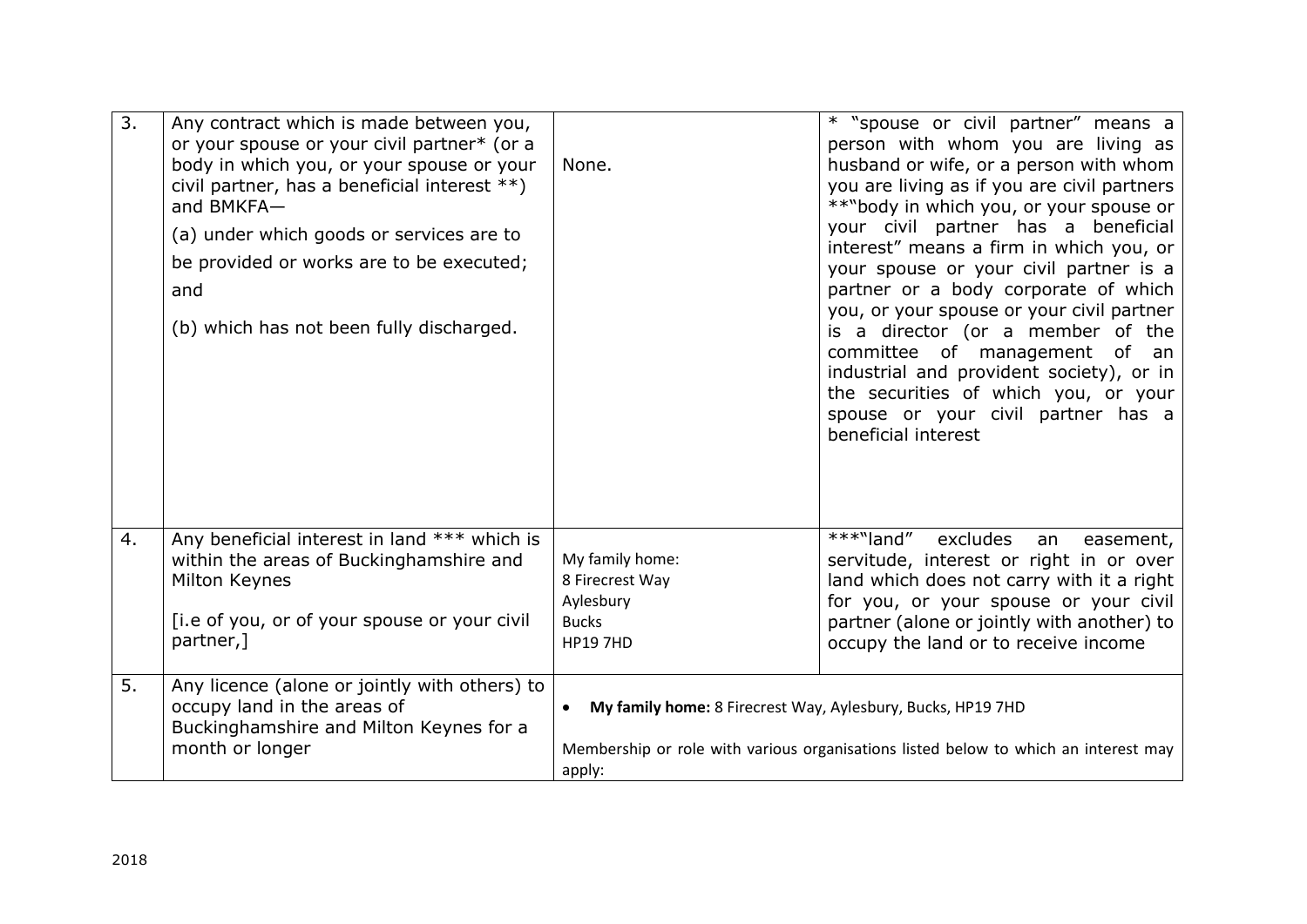| [i.e held by you, or your spouse or your | Member of Aylesbury Vale District Council: The Gateway, Gatehouse Road.                       |
|------------------------------------------|-----------------------------------------------------------------------------------------------|
| civil partner]                           | Aylesbury, Bucks, HP19 8FF                                                                    |
|                                          | Member of Buckinghamshire County Council: County Hall, Walton Street, Aylesbury,<br>$\bullet$ |
|                                          | Bucks, HP20 1UA                                                                               |
|                                          | Member of Coldharbour Parish Council: Hampden Square, Aylesbury HP19 7HT<br>$\bullet$         |
|                                          | Member and Chairman of Trustees for Youth Concern Aylesbury: Uptown Coffee<br>$\bullet$       |
|                                          | Bar Whitehill Lane, Aylesbury HP19 8FL                                                        |
|                                          | Board Member of Vale of Aylesbury Housing Trust: Fairfax House, 69 Buckingham<br>$\bullet$    |
|                                          | Street, Aylesbury, Bucks HP20 2NJ                                                             |
|                                          | Board Member of Vale of Aylesbury Housing Trust : Fairfax House, 69 Buckingham<br>$\bullet$   |
|                                          | Street, Aylesbury, Bucks HP20 2NJ                                                             |
|                                          | Board Director of Fairfax Design And Build Ltd: Fairfax House, 69 Buckingham                  |
|                                          | Street, Aylesbury, Bucks, HP20 2NJ                                                            |
|                                          | Member of Southcourt Walton Court Community Project: Town Hall 5 Church                       |
|                                          | Street Aylesbury Bucks HP20 2QP                                                               |
|                                          | Member and Secretary of Hartwell Residents Association: 8 Firecrest Way,,<br>$\bullet$        |
|                                          | Aylesbury, Bucks, HP19 7HD (association in abeyance)                                          |
|                                          | Independent Equality Assessor H.M Aylesbury Young Offenders Institute Bierton                 |
|                                          | Road, Aylesbury, Buckinghamshire HP20 1EH                                                     |
|                                          | Ordinary membership of organisations to which an interest may apply:                          |
|                                          | Ordinary Member of National Trust: Heelis, Kimble Drive, Swindon, SN2 2NA<br>$\bullet$        |
|                                          | Ordinary Member of RSPB Potton Road, Sandy, Bedfordshire, SG19 2DL<br>$\bullet$               |
|                                          | Ordinary Member of RSPCA: Wilberforce Way, Southwater, Horsham, West Sussex,<br>$\bullet$     |
|                                          | <b>RH13 9RS</b>                                                                               |
|                                          | Ordinary Member of Amnesty International: Amnesty International UK, Human                     |
|                                          | Rights Action Centre17-25 New Inn Yard, London, EC2A 3EA                                      |
|                                          | Ordinary Member of Greenpeace, Canonbury Villas, London N1 2PN<br>$\bullet$                   |
|                                          | Ordinary member of The Electoral Reform Society: 2-6 Boundary Row, London, SE1                |
|                                          | 8HP                                                                                           |
|                                          | Advisory Board member for: HealtTEc Thames Valley Buckinghamshire College<br>$\bullet$        |
|                                          | Group, Aylesbury Campus, Oxford Road, Aylesbury, HP21 8PD                                     |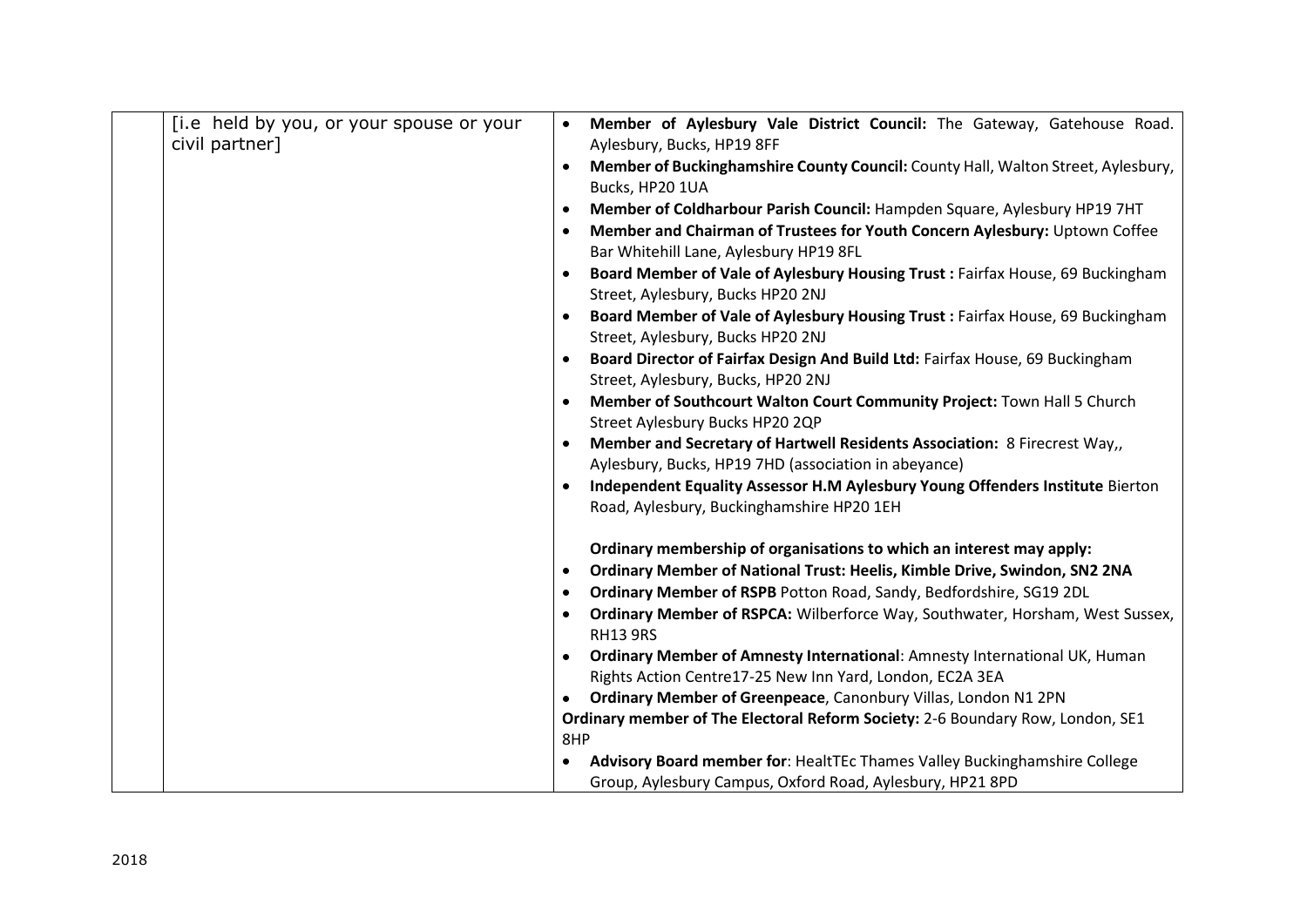| 6.             | Any tenancy where (to your knowledge)-                                                                                                                                              |                                                                                                                                   |                                    |  |  |  |
|----------------|-------------------------------------------------------------------------------------------------------------------------------------------------------------------------------------|-----------------------------------------------------------------------------------------------------------------------------------|------------------------------------|--|--|--|
|                |                                                                                                                                                                                     | Membership or role with various organisations listed below to which an interest may                                               |                                    |  |  |  |
|                | (a) the landlord is BMKFA; and                                                                                                                                                      | apply:                                                                                                                            |                                    |  |  |  |
|                | (b) the tenant is a body in which you, or                                                                                                                                           | Member of Aylesbury Vale District Council: The Gateway, Gatehouse Road.                                                           |                                    |  |  |  |
|                | your spouse or your civil partner, has a<br>beneficial interest **.                                                                                                                 | Aylesbury, Bucks, HP19 8FF<br>Member of Buckinghamshire County Council: County Hall, Walton Street, Aylesbury,<br>Bucks, HP20 1UA |                                    |  |  |  |
|                |                                                                                                                                                                                     |                                                                                                                                   |                                    |  |  |  |
|                |                                                                                                                                                                                     | Member of Coldharbour Parish Council: Hampden Square, Aylesbury HP19 7HT<br>$\bullet$                                             |                                    |  |  |  |
|                |                                                                                                                                                                                     | Member and Chairman of Trustees for Youth Concern Aylesbury: Uptown Coffee<br>Bar Whitehill Lane, Aylesbury HP19 8FL              |                                    |  |  |  |
|                |                                                                                                                                                                                     | Board Member of Vale of Aylesbury Housing Trust : Fairfax House, 69 Buckingham                                                    |                                    |  |  |  |
|                |                                                                                                                                                                                     | Street, Aylesbury, Bucks HP20 2NJ                                                                                                 |                                    |  |  |  |
|                |                                                                                                                                                                                     | Board Member of Vale of Aylesbury Housing Trust : Fairfax House, 69 Buckingham                                                    |                                    |  |  |  |
|                |                                                                                                                                                                                     | Street, Aylesbury, Bucks HP20 2NJ                                                                                                 |                                    |  |  |  |
|                |                                                                                                                                                                                     | Board Director of Fairfax Design And Build Ltd: Fairfax House, 69 Buckingham<br>Street, Aylesbury, Bucks, HP20 2NJ                |                                    |  |  |  |
|                |                                                                                                                                                                                     | Member of Southcourt Walton Court Community Project: Town Hall 5 Church                                                           |                                    |  |  |  |
|                |                                                                                                                                                                                     | Street Aylesbury Bucks HP20 2QP                                                                                                   |                                    |  |  |  |
|                |                                                                                                                                                                                     | Member and Secretary of Hartwell Residents Association: 58 Firecrest Way,                                                         |                                    |  |  |  |
|                |                                                                                                                                                                                     | Aylesbury, Bucks, HP19 7HD (association in abeyance)                                                                              |                                    |  |  |  |
| $\overline{7}$ | Any beneficial interest in securities# [i.e                                                                                                                                         |                                                                                                                                   | #"securities"                      |  |  |  |
|                | of you, or your spouse or your civil                                                                                                                                                | Membership or role with various organisations listed below to                                                                     | shares,<br>means                   |  |  |  |
|                | partner] in a body where-                                                                                                                                                           | which an interest may apply:                                                                                                      | debentures,                        |  |  |  |
|                | (a) that body (to your knowledge) has a                                                                                                                                             | Member of Aylesbury Vale District Council: The Gateway,                                                                           | debenture                          |  |  |  |
|                | place of business or land in the areas                                                                                                                                              | Gatehouse Road. Aylesbury, Bucks, HP19 8FF<br>Member of Buckinghamshire County Council: County Hall,<br>$\bullet$                 | stock,<br>loan<br>bonds,<br>stock, |  |  |  |
|                | Buckinghamshire and Milton Keynes; and                                                                                                                                              | Walton Street, Aylesbury, Bucks, HP20 1UA                                                                                         | units<br><b>of</b><br>a            |  |  |  |
|                | (b) either- (i) the total nominal value of<br>the securities exceeds £25,000 or one<br>hundredth of the total issued share capital<br>of that body; or (ii) if the share capital of | Member of Coldharbour Parish Council: Hampden Square,                                                                             | collective                         |  |  |  |
|                |                                                                                                                                                                                     | Aylesbury HP19 7HT                                                                                                                | investment<br>scheme               |  |  |  |
|                |                                                                                                                                                                                     |                                                                                                                                   | within<br>the meaning of           |  |  |  |
|                |                                                                                                                                                                                     |                                                                                                                                   | Financial<br>the                   |  |  |  |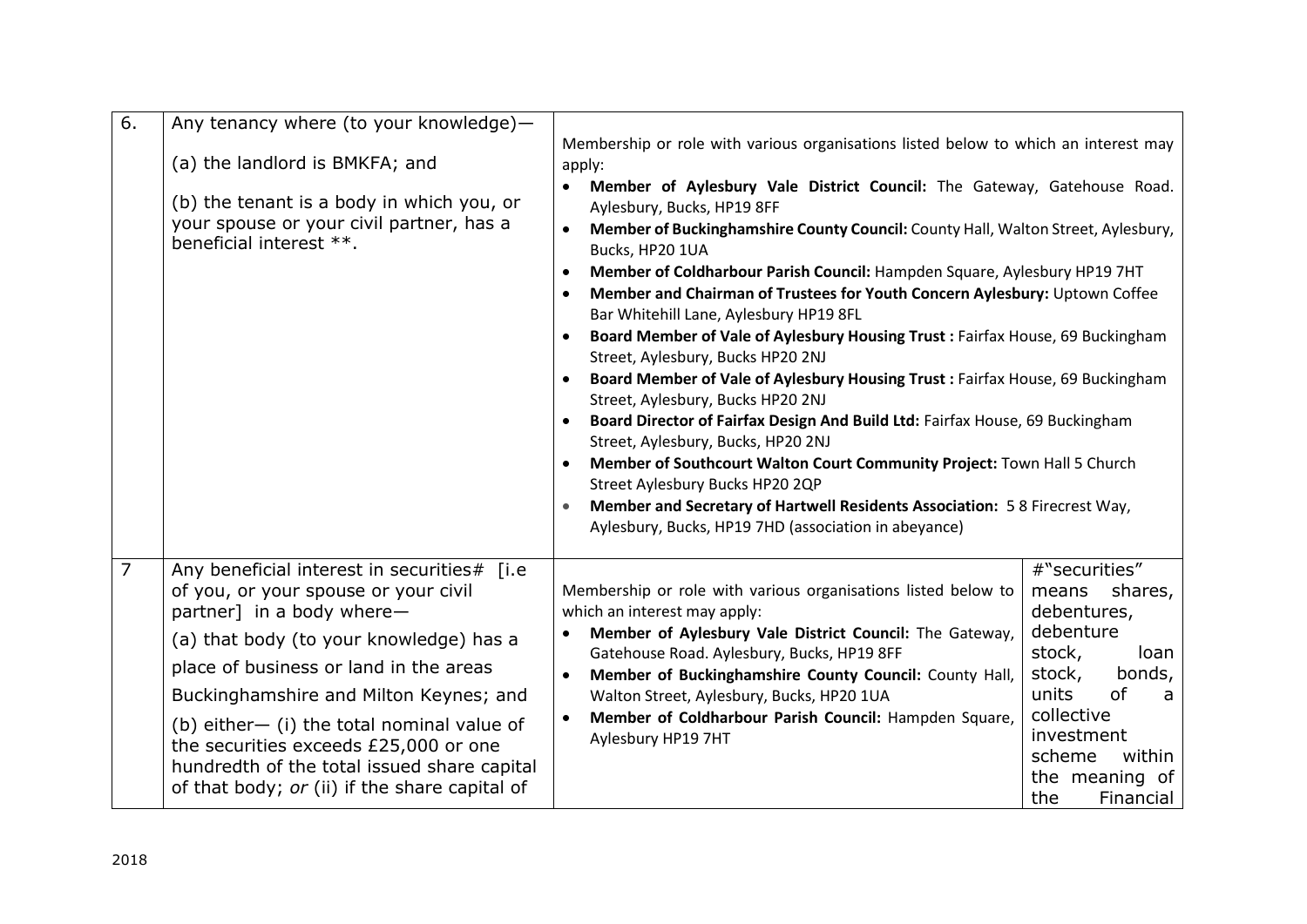| that body is of more than one class, the<br>total nominal value of the shares of any<br>one class in which the relevant person has<br>a beneficial interest exceeds one<br>hundredth of the total issued share capital<br>of that class. | <b>Member and Chairman of Trustees for Youth Concern</b><br>Aylesbury: Uptown Coffee Bar Whitehill Lane, Aylesbury<br><b>HP19 8FL</b><br><b>Board Member of Vale of Aylesbury Housing Trust: Fairfax</b><br>$\bullet$<br>House, 69 Buckingham Street, Aylesbury, Bucks HP20 2NJ<br><b>Board Member of Vale of Aylesbury Housing Trust: Fairfax</b><br>House, 69 Buckingham Street, Aylesbury, Bucks HP20 2NJ<br>Board Director of Fairfax Design And Build Ltd: Fairfax<br>$\bullet$<br>House, 69 Buckingham Street, Aylesbury, Bucks, HP20 2NJ<br><b>Member of Southcourt Walton Court Community Project:</b><br>$\bullet$<br>Town Hall 5 Church Street Aylesbury Bucks HP20 2QP<br><b>Member and Secretary of Hartwell Residents Association:</b><br>$\bullet$<br>8 Firecrest Way, Aylesbury, Bucks, HP19 7HD (association in<br>abeyance)<br><b>Independent Equality Assessor H.M Aylesbury Young</b><br>$\bullet$<br>Offenders Institute Bierton Road, Aylesbury,<br>Buckinghamshire HP20 1EH | <b>Services</b><br>and<br><b>Markets</b><br>Act<br>2000 and other<br>securities of any<br>description,<br>other<br>than<br>money<br>deposited with a<br>building society |
|------------------------------------------------------------------------------------------------------------------------------------------------------------------------------------------------------------------------------------------|---------------------------------------------------------------------------------------------------------------------------------------------------------------------------------------------------------------------------------------------------------------------------------------------------------------------------------------------------------------------------------------------------------------------------------------------------------------------------------------------------------------------------------------------------------------------------------------------------------------------------------------------------------------------------------------------------------------------------------------------------------------------------------------------------------------------------------------------------------------------------------------------------------------------------------------------------------------------------------------------------|--------------------------------------------------------------------------------------------------------------------------------------------------------------------------|
|                                                                                                                                                                                                                                          | Ordinary membership of organisations to which an interest<br>may apply:<br><b>Ordinary Member of National Trust: Heelis, Kimble Drive,</b><br>$\bullet$<br>Swindon, SN2 2NA<br>Ordinary Member of RSPB Potton Road, Sandy,<br>$\bullet$<br>Bedfordshire, SG19 2DL<br>Ordinary Member of RSPCA: Wilberforce Way, Southwater,<br>$\bullet$<br>Horsham, West Sussex, RH13 9RS<br><b>Ordinary Member of Amnesty International: Amnesty</b><br>International UK, Human Rights Action Centre17-25 New Inn<br>Yard, London, EC2A 3EA<br>Ordinary Member of Greenpeace, Canonbury Villas, London<br><b>N12PN</b><br><b>Ordinary member of The Electoral Reform Society: 2-6</b><br>Boundary Row, London, SE1 8HP                                                                                                                                                                                                                                                                                          |                                                                                                                                                                          |